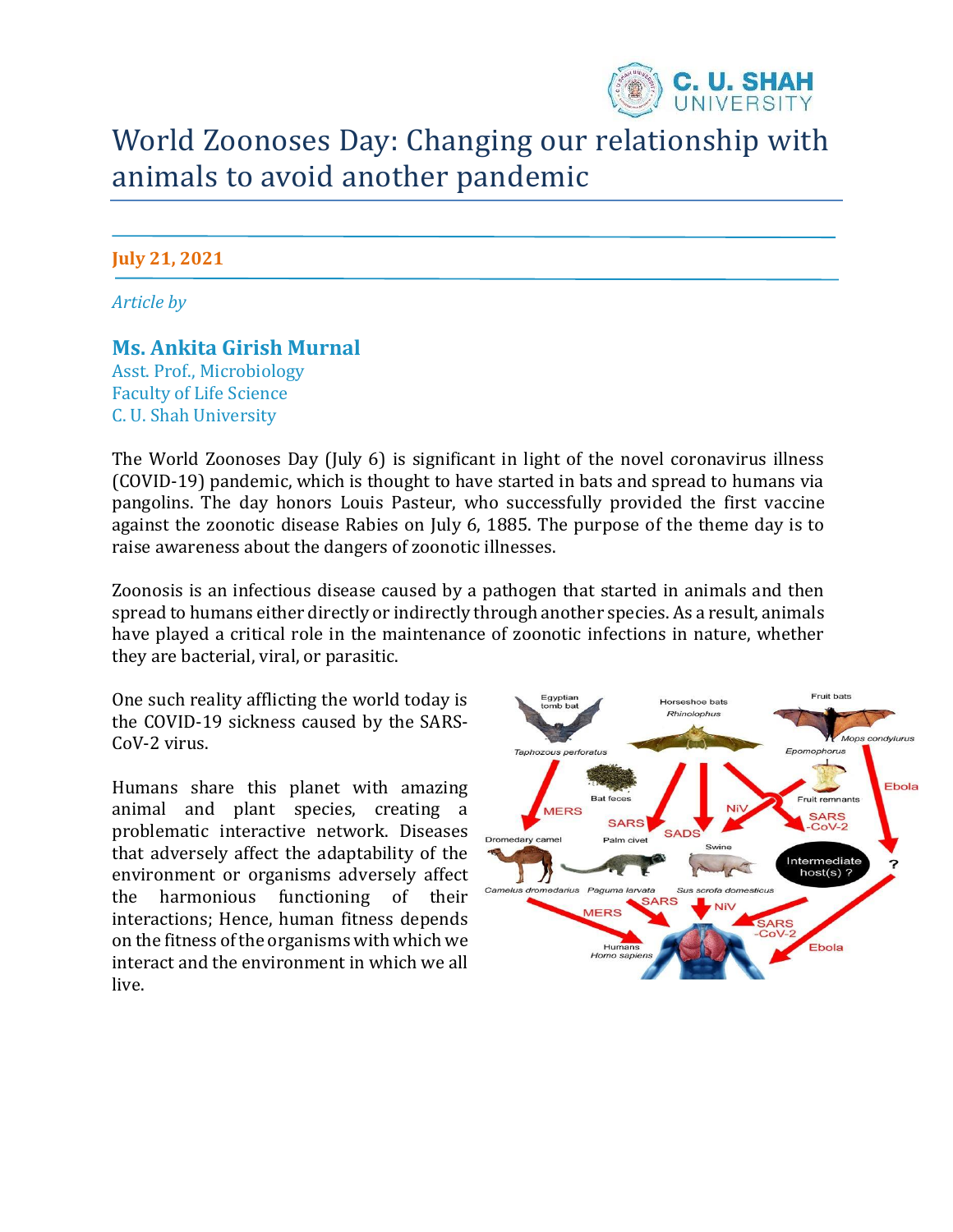



High densities of genetically identical breeds (for example, chickens, pigs, cows, and fish) bred for production, cramped living circumstances, and a lack of focus on animal husbandry operate as hotspots for infection, allowing germs or viruses to grow and spread.

In such situations, chemicals or pharmaceuticals such as antibiotics are routinely used to prevent infections and serve as a substitute for hygienic practises.

In addition to the aforementioned considerations, factors such as increasing population, worldwide traffic in exotic animals, and loss of natural wildlife habitats due to deforestation for urbanization or agriculture have accelerated disease spillover from animals to people.

#### **HOW IT SPREADS FROM ANIMALS TO HUMANS?**

According to the Center for Disease Control and Prevention, animals play a significant role in the spread of zoonotic illnesses, accounting for 75% of new or emerging diseases (CDC). When people come into contact with animals, eat meat, or use animal products, they can become infected. The disease can spread from pets to farm animals.

The increasing severity of COVID-19 is forcing us to reconsider how we can limit the possibility of new illnesses being transmitted from animals to people. One approach would be to alter our interactions and relationships with animals. Another option is to modify Intensive wildlife farming the way we grow food.



The demand side interventions include increased consumer awareness and advocacy of voluntary behavior change, as well as possibilities for increasing the cost of purchasing or consuming high-risk items. The right enablers, such as capacity, resources, legislation, and regulations, will be required to implement these techniques.

Given the connections between intensive food-animal husbandry, zoonotic infections, and pandemics, we must carefully reconsider our relationship with food. With chemicals such as antibiotics and pesticides being used in intensive farming practises of food-animals and even